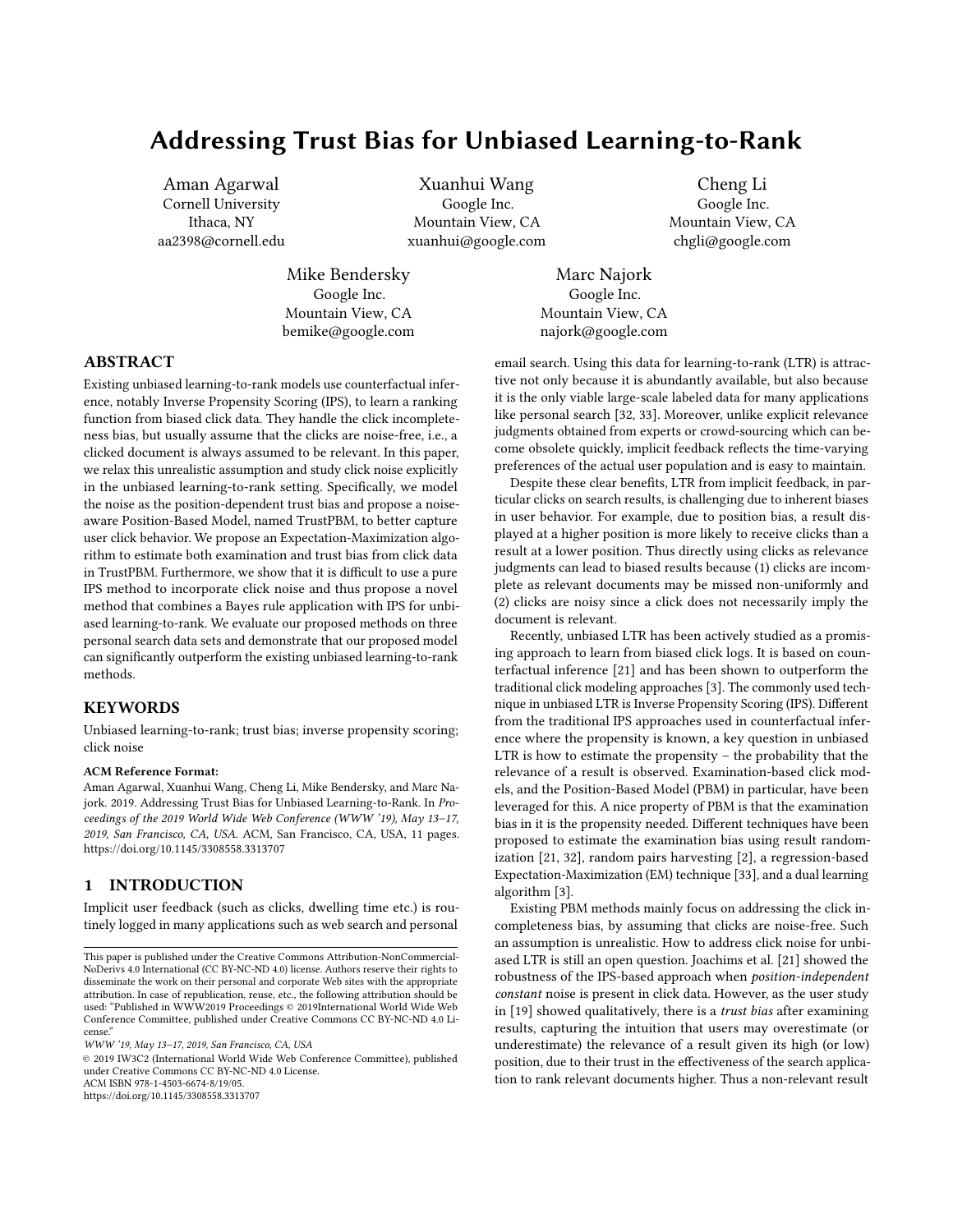may be clicked and a relevant result may not be clicked, and the probabilities are not constant but depend on the position of the result.

Trust bias can be thought of as another form of position bias, but to the best of our knowledge, it has not been quantitatively formulated in the existing literature. In this paper, we introduce a noise-aware PBM, named TrustPBM, to model trust bias in user clicks. The standard PBM model assumes that an examined and relevant document is always clicked. We extend it to capture the following uncertainty: after examination, a relevant document can be missed, and meanwhile a non-relevant document can be clicked. TrustPBM is a click model that gives a rigorous mathematical formulation of the trust bias. However, its bias parameters cannot be estimated based on intervention like the result randomization used for PBM. Even if we can estimate bias parameters in TrustPBM, it is still unclear how to use them for unbiased LTR.

In this paper, we first show that TrustPBM can be effectively estimated using an EM algorithm, inspired by the previous work [\[33\]](#page-10-2). Since TrustPBM is no longer a factorization model, a purely IPS method for unbiased LTR is not feasible. We thus derive a novel and mathematically principled Bayes-IPS correction that uses a Bayesian approach for trust bias and IPS for examination bias. Conceptually, the Bayes-IPS method addresses both click incompleteness bias (using IPS) and click noise (using Bayes rule) for unbiased LTR.

We empirically evaluate our method on click logs from search services for Gmail, Google Drive, and Gmail Expert users. Our TrustPBM estimates obtained via the EM algorithm reveal novel insights into the nature of relevance noise present in real settings. Most interestingly, we observe that most of the noise comes from highly ranked irrelevant documents being judged relevant, while relevant documents tend to be judged accurately even at lower positions. Moreover, our results demonstrate that the TrustPBM fits the click data better than the plain PBM. Furthermore, ranking models trained with the Bayes-IPS correction have superior live experiment metrics than those trained with only the IPS correction based on PBM, estimated either via EM or result randomization.

In summary, the contributions of this paper are as follows:

- We propose TrustPBM, a novel click model that captures both position-dependent click incompleteness and click noise.
- We extend the EM algorithm designed for PBM to TrustPBM and show that it can effectively estimate the model parameters for TrustPBM.
- We present a novel Bayes-IPS correction method for unbiased LTR based on the parameters in TrustPBM estimated by the EM algorithm.
- We validate our approach on large-scale click logs. The experimental results show interesting patterns for user behavior and our proposed Bayes-IPS method achieves superior results compared to baselines.

The rest of the paper is organized as follows. In Section [2,](#page-1-0) we review previous related work. We describe our TrustPBM model in Section [3](#page-2-0) and the EM algorithm for its parameter estimation in Section [4.](#page-3-0) Our Bayes-IPS approach for unbiased LTR is presented in Section [5.](#page-4-0) We report our evaluation on click logs in Section [6.](#page-5-0) Finally, we conclude this paper and discuss future work in Section [7.](#page-9-3)

# <span id="page-1-0"></span>2 RELATED WORK

Leveraging user interaction data such as clicks has been shown to be quite promising in improving search quality. A simple approach is to use click and non-click information as relevance judgment of results. This can be used for evaluation or to train a new ranking function in the LTR setting. However, such an approach can lead to misleading evaluation results or sub-optimal ranking functions due to various types of bias in click data, e.g., position bias [\[19\]](#page-9-2), presentation bias [\[35\]](#page-10-4), and trust bias [\[19,](#page-9-2) [25\]](#page-10-5). In the past, a large amount of research has been devoted to extracting more accurate signals from click data. For example, some heuristic methods have been proposed to address the position bias by utilizing the pairwise preferences between clicked and skipped documents (e.g., SkipAbove) [\[18](#page-9-4)[–20\]](#page-10-6). Though these methods have been found to provide more accurate relevance assessments, their data is fundamentally biased. For example, a ranking function trained based on the SkipAbove heuristic tends to reverse the presented order due to its sampling bias [\[18\]](#page-9-4).

Recently, unbiased LTR has been actively studied to learn a ranking function from click data based on the counterfactual inference framework [\[21\]](#page-10-3). With the assumption that feedback is noise-free, it provides an IPS-based correction method which is a provably unbiased and consistent approach to LTR even with biased feedback data. The IPS method requires knowledge of the propensity of obtaining a particular feedback signal. Click modeling, especially PBM, has been used for estimating propensity. Under this model, Wang et al. [\[32\]](#page-10-1) proposed a result randomization method that randomly shuffles the top n results and uses the average CTR at each position as the propensity. Joachims et al. [\[21\]](#page-10-3) proposed a pivotbased randomization where position 1 and  $k$  are randomly shuffled. The relative propensity between these two positions  $p_k/p_1$  can be derived and this is sufficient for LTR. Wang et al. [\[33\]](#page-10-2) proposed a RandPair approach where adjacent positions are randomly flipped to obtain  $p_{k+1}/p_k$  and a chain rule is used to estimate the ratio  $p_k/p_1$ . Wang et al. [\[32\]](#page-10-1) extended the PBM model to let the propensity depend on query or user contexts, in addition to positions. All of these approaches require interventions.

The more recent development in unbiased LTR is on how to estimate propensity without interventions. Wang et al. [\[33\]](#page-10-2) proposed a regression-based EM algorithm to fit the PBM model to the regular click logs without interventions. Similarly, Ai et al. [\[3\]](#page-9-0) presented a framework to jointly learn an unbiased ranker and an unbiased propensity model from regular click data. Agarwal et al. [\[2\]](#page-9-1) proposed a method for harvesting naturally randomized pairs from logs of multiple rankers in operational systems. All of these methods are based on the standard PBM model and do not address position-dependent click noise.

With the propensity estimated, the IPS-based approach is also used for search quality evaluations, in addition to learning a ranking function. For example, Carterette and Chandar [\[6\]](#page-9-5) extend the counterfactual inference framework [\[21\]](#page-10-3) by considering the case of evaluating new rankers that can retrieve previously unseen documents. Chandar and Carterette [\[7\]](#page-9-6) studied the click-through bias in the cascade model for evaluation.

IPS was developed in causal inference [\[28\]](#page-10-7) and is a widely accepted technique for handling sampling bias. It has been employed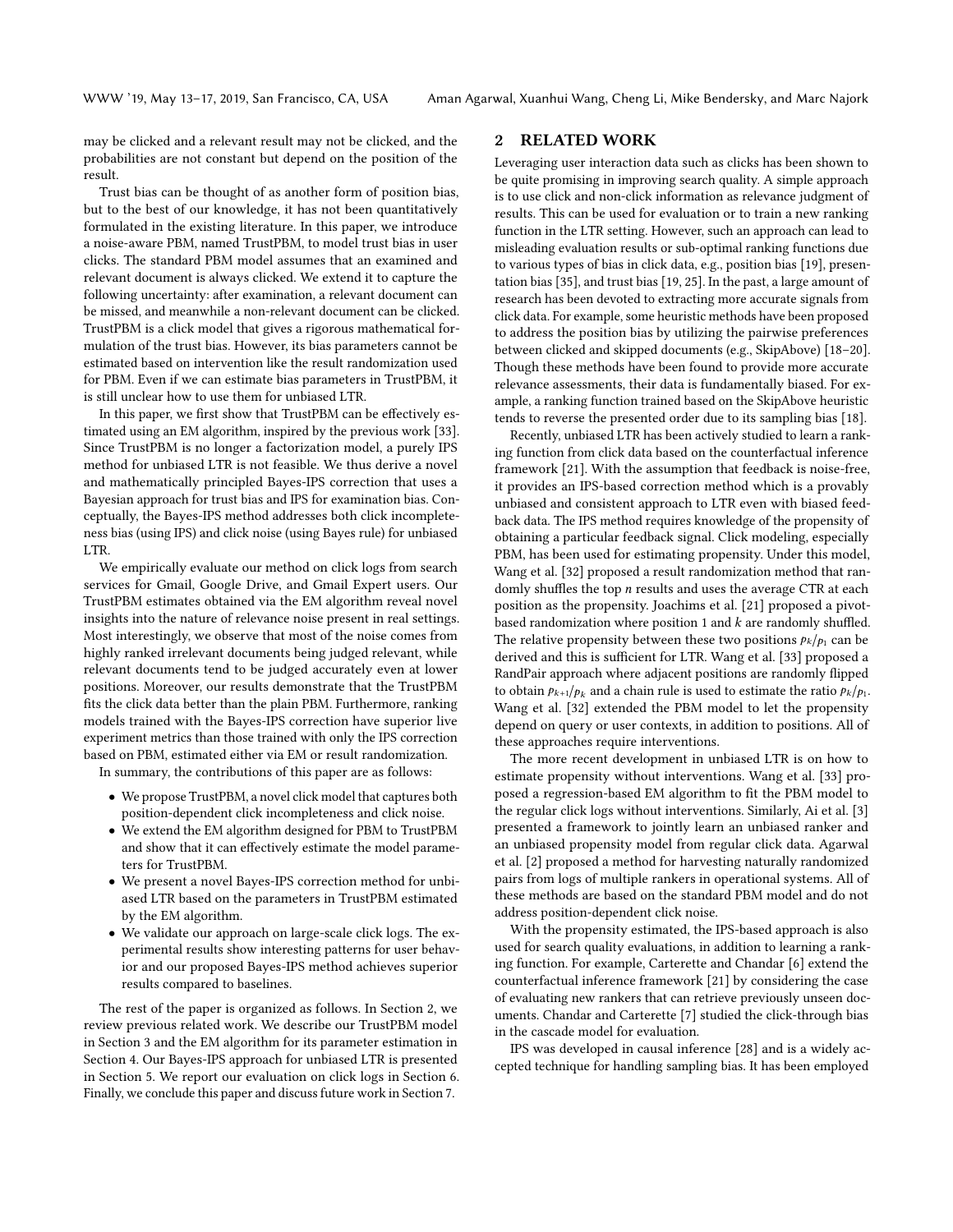in unbiased evaluation and learning [\[1,](#page-9-7) [11,](#page-9-8) [22,](#page-10-8) [23,](#page-10-9) [29,](#page-10-10) [30\]](#page-10-11). The common assumption in most of these studies is that the propensities are under the system's control and are thus known. In the unbiased LTR setting, however, propensities arise from user behavior and thus need to be estimated. While the IPS can be used to address the sample bias or click incompleteness, it is not straightforward for click noise.

Besides PBM, there are many other click models for extracting relevance signals from click data. Click models are parameterized generative models [\[9\]](#page-9-9) and their parameters are typically estimated via generative maximum likelihood under specific modeling assumptions about user behavior. There are two classic click models: the PBM model [\[27\]](#page-10-12) and the Cascade model [\[10\]](#page-9-10). Based on these two models, more advanced models have been developed. For example, the user browsing model (UBM) [\[12\]](#page-9-11) extends PBM to condition the examination on a previously clicked position, in addition to the position of the current result. The dynamic Bayesian network model (DBN) [\[8\]](#page-9-12) and the click chain model (CCM) [\[15\]](#page-9-13) extend the Cascade model to handle multiple clicks. Both models assume a sequential user behavior over the result list. They focus on modeling the probability that document gets examined depending on the previous documents and differ in their modeling formulation. DBN and CCM are different from PBM and UBM in that the examination of a later document depends on the relevance of previous documents. However, most of these models assume clicks are noisefree. The focus of this paper is on click noise, specifically trust bias. We propose the TrustPBM model by extending the standard PBM model.

Though, in theory, the estimated examination probability in any click model can be used in unbiased LTR, the PBM model is more robust given that the examination does not depend on the relevance of previous documents since estimating relevance is as hard as learning a ranking function and thus leads to high variance of the estimated examination probability. Our TrustPBM model enjoys the same advantage where the trust bias depends on positions only.

The alternate approach of directly using position as a feature is generally not effective for learning a ranking function. This is because the position of a result is highly predictive of its click rate, however, the position feature cannot be used during inference time when a collection of documents must be scored to determine their positions in the presented ranking. Using the position feature in training and then unplugging it during inference leads to worse results [\[33\]](#page-10-2).

# <span id="page-2-0"></span>3 TRUST ENHANCED POSITION-BASED MODEL

# 3.1 Position-Based Model

The Position-Based Model (PBM) is a simple generative model. It has been extensively used in unbiased LTR due to its simplicity. Most existing click models have the examination hypothesis. Suppose we have  $N$  positions, and for a query  $q$ , document  $d$  is displayed at position  $k \in [1, N]$ . A click can be generated only after the user examines the result. In the PBM model, the user clicks the document if and only if they examine the document and the document is relevant. The examination only depends on the position  $k$ , but not on  $q$  or  $d$ . Such a model factors out  $q$  and  $d$ , and makes the estimation of the probability of examination simpler and more robust, compared to other click models.

Formally, let C be a binary random variable signifying whether the user clicks document  $d$ ,  $E$  whether the user examines the document, R for the true relevance and  $\tilde{R}$  to represent the perceived or judged relevance. The PBM makes the following assumptions

$$
C = 1 \Leftrightarrow E = 1, \tilde{R} = 1
$$

$$
R \Leftrightarrow \tilde{R}
$$

$$
Pr(E = 1|q, d, k) = Pr(E = 1|k)
$$

$$
Pr(R|q, d, k) = Pr(R|q, d)
$$

Thus, the probability of examining a document only depends on the position  $k$  and the perceived relevance is the same as the true relevance. Based on these assumptions, the PBM has the following probability for a click.

$$
Pr(C = 1|q, d, k) = Pr(E = 1, \tilde{R} = 1|q, d, k)
$$
  
= Pr(E = 1, R = 1|q, d, k)  
= Pr(E = 1|k) Pr(R = 1|q, d)  
=  $\theta_k \gamma_{q, d}$ 

where we use  $\theta_k$  and  $\gamma_{q,d}$  as short-hands for the probabilities.

# 3.2 Trust Bias

The PBM model and its extensions [\[32\]](#page-10-1) have a noise-free assumption that perceived relevance is the same as the true relevance. This is not the case in general. How to model the relation between perceived relevance and true relevance is relatively less studied, even in the click models. DBN [\[8\]](#page-9-12) is one of the few models that incorporates this relation. In DBN, a set of document-dependent parameters  $\alpha_d$ are introduced to model the relation between perceived relevance and true relevance:

$$
Pr(R = 1|q, d) = \alpha_d Pr(\tilde{R} = 1|q, d)
$$

where a parameter  $\alpha_d$  depend on the document d. The intuition is that the probability of true relevance is a discounted version of perceived relevance and that the discount is document-dependent. As a result, the model has a large number of additional parameters that equals to the number of unique documents in the data.

In this paper, we model the relation between perceived relevance and true relevance based on trust bias introduced in [\[19\]](#page-9-2). In this user study, eye tracking was used to monitor examination. The study showed that, after examination, users tend to trust the results presented higher on the result page more, demonstrated by higher click ratio despite the fact that the documents are both examined and their expected relevance is the same. This suggests a positiondependent trust bias in addition to examination bias, due to which higher ranked non-relevant documents may be clicked and lower ranked relevant documents not clicked. However, this has not been mathematically formulated in the past. In this paper, we model the trust bias as follows,

$$
Pr(\tilde{R} = 1 | R = 1, E = 1, k) = \epsilon_k^+
$$
  

$$
Pr(\tilde{R} = 1 | R = 0, E = 1, k) = \epsilon_k^-
$$

Since  $C = 1 \Leftrightarrow E = 1, \tilde{R} = 1$ , we have  $Pr(C = 1 | R = 1, E =$ 1,  $k$ ) =  $\epsilon_k^+$  and Pr( $C = 1 | R = 0, E = 1, k$ ) =  $\epsilon_k^-$ . Intuitively, after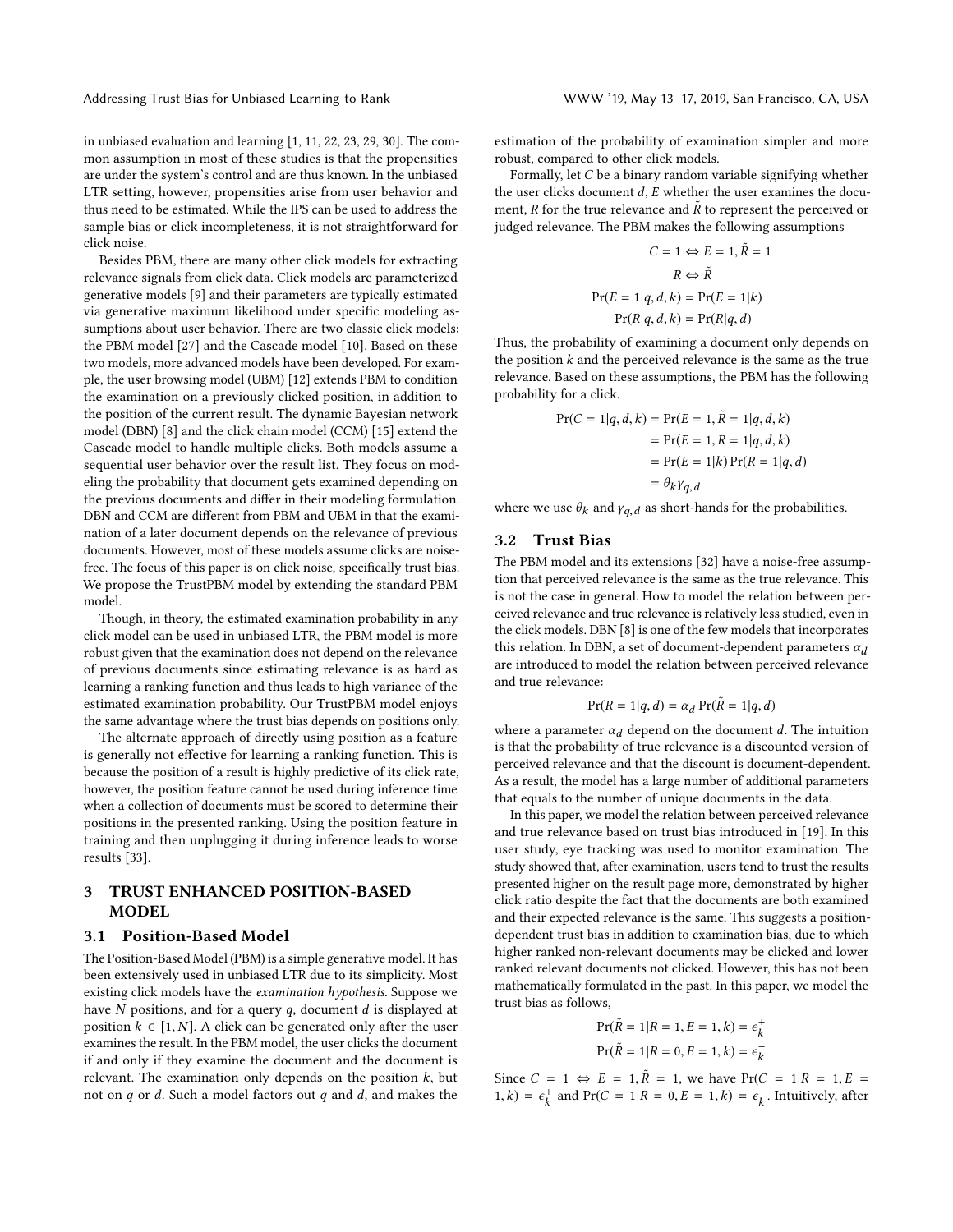examination, a relevant document at position  $k$  can be missed with probability  $1 - \epsilon_k^+$ , but a non-relevant document can be clicked<br>mistakenly with probability  $\epsilon^-$ . Notice that the noise is neglient mistakenly with probability  $\epsilon_k^{\perp}$ . Notice that the noise is position-<br>dependent A similar formulation has been studied in [21] where dependent. A similar formulation has been studied in [\[21\]](#page-10-3) where the noise is constant across positions.

# 3.3 TrustPBM

We enhance the PBM model by explicitly modeling the trust bias introduced above. We have

$$
Pr(\tilde{R} = 1|E = 1, q, d, k)
$$
  
= Pr( $\tilde{R} = 1|R = 1, E = 1, k$ ) Pr( $R = 1|q, d$ )  
+ Pr( $\tilde{R} = 1|R = 0, E = 1, k$ ) Pr( $R = 0|q, d$ )  
=  $\epsilon_k^+ \gamma_{q, d} + \epsilon_k^-(1 - \gamma_{q, d})$ 

Thus, in TrustPBM, the probability of a click is given as

$$
Pr(C = 1|q, d, k) = Pr(E = 1|k)Pr(\tilde{R} = 1|E = 1, q, d, k)
$$

$$
= \theta_k(\epsilon_k^{\dagger} \gamma_{q, d} + \epsilon_k^-(1 - \gamma_{q, d}))
$$

PBM can be viewed as a special case of TrustPBM, where  $\epsilon_{k}^{+} = 1$ <br>d  $\epsilon^{-} = 0$  to reflect the noise-free assumption. Both PBM and and  $\epsilon_k^- = 0$  to reflect the noise-free assumption. Both PBM and<br>TruetBBM model examination bise in the came way. On the other TrustPBM model examination bias in the same way. On the other hand, TrustPBM is different from DBN. The noise depends on position only, not on the document. Compared to PBM, we introduce  $2N$  more parameters into the model where  $N$  is usually small (e.g., 10), so the model complexity of TrustPBM is much smaller than DBN.

The TrustPBM parameters can be estimated using logged click data. Let  $\mathcal L$  be the logged data consisting of tuples  $(q, d, k, c)$  for each received user query  $q$ , each document  $d$  displayed at any position  $k$  and a binary indicator  $c$  for whether the document was clicked or not (i.e. the realized value of the random variable C). Then, the log-likelihood of generating  $L$  (over the randomness in user click behavior) is,

$$
\begin{aligned} \log\text{Pr}(\mathcal{L}) &= \sum_{(q,d,k,c)\in\mathcal{L}} c\log\theta_k(\epsilon_k^+\gamma_{q,d}+\epsilon_k^-(1-\gamma_{q,d})) \\ &+ (1-c)\log(1-\theta_k(\epsilon_k^+\gamma_{q,d}+\epsilon_k^-(1-\gamma_{q,d})). \end{aligned}
$$

In order to find the parameters that maximize the above log-likelihood objective, we use Expectation-Maximization, extending the Regressionbased EM method for the plain PBM in [\[33\]](#page-10-2).

# <span id="page-3-0"></span>4 ESTIMATION VIA EXPECTATION-MAXIMIZATION

As we will show in Section [5,](#page-4-0) we only need the parameters  $\theta_k$ ,<br> $\epsilon^+$  and  $\epsilon^-$  for unbiased LTR. However, unlike the standard PRM  $\kappa$  model whose parameters can be estimated based on result random-<sup>+</sup>, and  $\epsilon_k^+$  for unbiased LTR. However, unlike the standard PBM<br>nodel whose parameters can be estimated based on result random. ization, TrustPBM does not allow estimation of these parameters using a randomized data set. In this paper, we extend the previously proposed regression-based EM algorithm [\[33\]](#page-10-2) to estimate the parameters.

In the standard EM procedure, parameters are estimated by alternating Expectation and Maximization steps until convergence. Suppose  $\{\theta_k^{(t)}\}$  $k$ <sup>+</sup>  $\frac{1}{k}(t)$  $^{\prime}$ .  $k<sup>{-}(t)</sup> : k \in [N]$ } and  $\{\gamma_{q,t}^{(t)}\}$  $q, d : q, d \in \mathcal{L}$  are the<br>d appropriately at the parameter estimates at iteration  $t$  (initialized appropriately at the

first iteration). We will get a new set of parameter estimates after iteration  $t + 1$ .

# 4.1 Expectation Step

In the Expectation step at iteration  $t + 1$ , the posterior distribution of the hidden variables of examination  $E$  and true relevance  $R$  given the observed click data  $\mathcal L$  is expressed in terms of the parameter estimates at iteration  $t$ , as shown in Figure [1](#page-4-1) (we omit superscript (t) for readability). All the formulas follow directly from Bayes rules. For instance, in the third from last equation, we have

$$
Pr(E = 0, R = 1|q, d, k, c = 0)
$$
  
= 
$$
\frac{Pr(C = 0|E = 0, R = 1, q, d, k) Pr(E = 0, R = 1|q, d, k)}{Pr(C = 0|q, d, k)}
$$
  
= 
$$
\frac{Pr(E = 0, R = 1|q, d, k)}{Pr(C = 0|q, d, k)}
$$
  
= 
$$
\frac{Pr(E = 0|k) Pr(R = 1|q, d)}{Pr(C = 0|q, d, k)}
$$

since  $Pr(C = 0|E = 0, R = 1, q, d, k) = 1$ , and examination and relevance are independent events. Also, a click means that the document must have been examined and thus  $Pr(E = 0, R = 1 | q, d, k, c =$  $1$ ) = 0 in the second equation.

# 4.2 Maximization Step

In the Maximization step at iteration  $t + 1$ , the parameters are updated to their maximum likelihood values given the click data and the posterior probabilities from the Expectation step as shown in Figure [2.](#page-4-2) Once again, we drop the superscript  $(t + 1)$  for clarity in these formulas. Different from PBM model, we have additional <sup>+</sup> and  $\epsilon_k^-$  parameters updated in this step.<br>**Parameters** updated in this step.

Regression-based EM. For the M-step to work with querydocument pairs  $(q, d)$ , a requirement is that  $(q, d)$  should repeat and also be shown in different positions. Since the query-document pairs  $(q, d)$  vary arbitrarily, using free parameters  $\gamma_{q, d}$  makes the objective very sparse and difficult to learn. Moreover, exposing individual  $(q, d)$  identifiers can also pose a privacy or security risk. Therefore, as in [\[33\]](#page-10-2), we propose to estimate the  $\gamma_{q,d}$  parameters in each Maximization step via regression, i.e. fit a function (such as a Gradient Boosted Decision Tree) from features of  $(q, d)$  to the derived target value for  $P(R = 1|c, q, d, k)$  at iteration  $t + 1$ .

More specifically, we assume that there is a feature vector  $x_{q,d}$ representing them and use a function to compute the relevance  $\gamma_{q,d} = f(\mathbf{x}_{q,d})$ . The Maximization step is then to find a regression function  $f(\mathbf{x})$  to maximize the likelihood given the estimation from function  $f(\mathbf{x})$  to maximize the likelihood given the estimation from the Expectation step. Specifically, for each  $(q, d, k, c) \in \mathcal{L}$ , the expectation step gives a probability  $P(R = 1|q, d, k, c)$ . Intuitively, we can regress the feature vector  $\mathbf{x}_{q,d}$  to the probability  $P(R = 1|c, q, d, k)$ .<br>Similar to [33], we convert such a regression problem to a classifi-Similar to [\[33\]](#page-10-2), we convert such a regression problem to a classification problem based on sampling: we sample a binary relevance label  $r \in \{0, 1\}$  according to  $P(R = 1|c, q, d, k)$ . This conversion allows us to use widely available classification tools to solve our problem. After sampling, we have a training set  $\{(x, r)\}\$ for  $f(x)$ .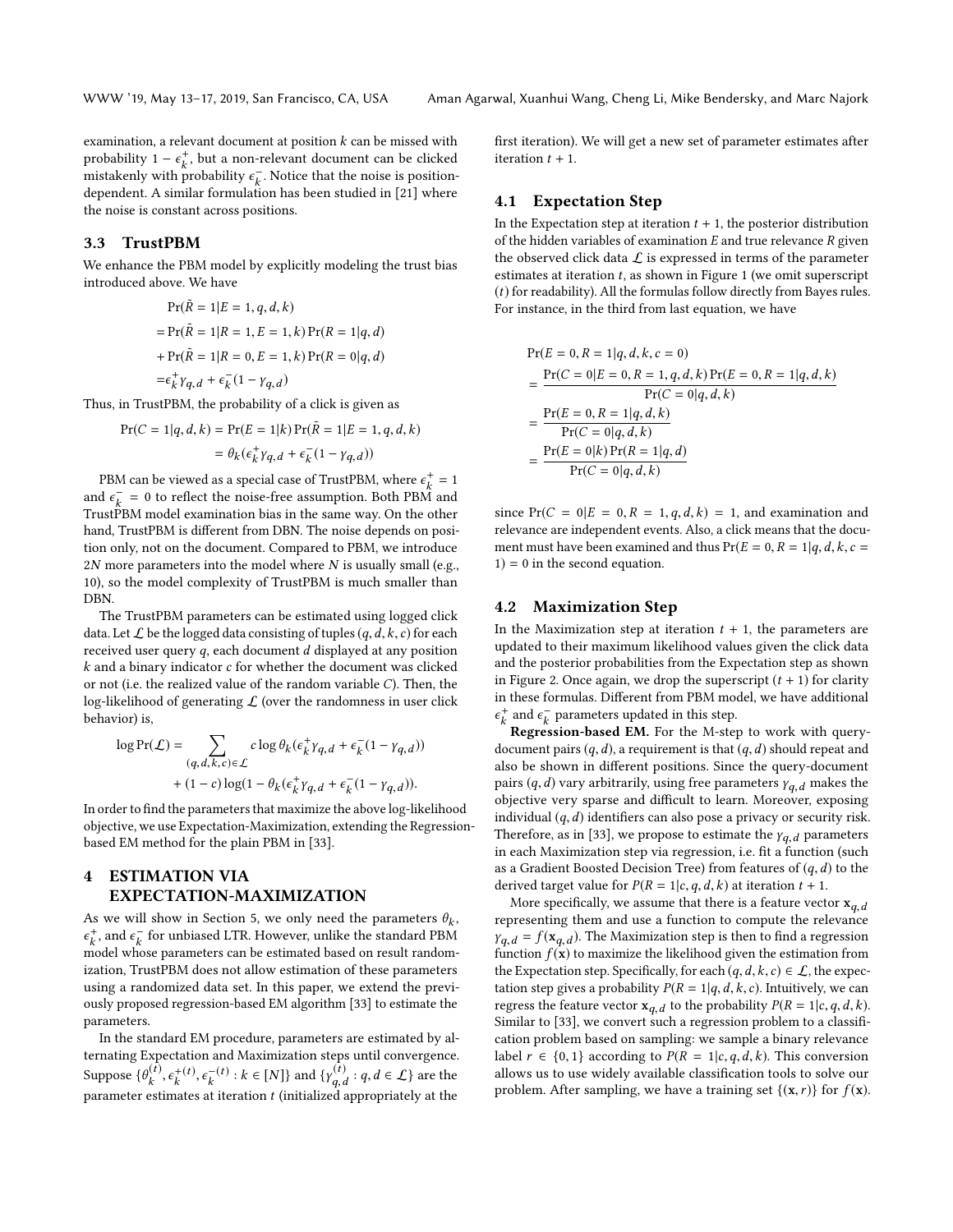<span id="page-4-1"></span>

$$
Pr(E = 1, R = 1 | q, d, k, c = 1) = \frac{\epsilon_{k}^{+} \gamma_{q, d}}{\epsilon_{k}^{+} \gamma_{q, d} + \epsilon_{k}^{-} (1 - \gamma_{q, d})},
$$
\n
$$
Pr(E = 1, R = 0 | q, d, k, c = 1) = \frac{\epsilon_{k}^{+} (1 - \gamma_{q, d})}{\epsilon_{k}^{+} \gamma_{q, d} + \epsilon_{k}^{-} (1 - \gamma_{q, d})},
$$
\n
$$
Pr(E = 1, R = 1 | q, d, k, c = 0) = \frac{\theta_{k} (1 - \epsilon_{k}^{+}) \gamma_{q, d}}{1 - \theta_{k} (\epsilon_{k}^{+} \gamma_{q, d} + \epsilon_{k}^{-} (1 - \gamma_{q, d}))},
$$
\n
$$
Pr(E = 0, R = 0 | q, d, k, c = 1) = 0
$$
\n
$$
Pr(E = 0, R = 0 | q, d, k, c = 1) = 0
$$
\n
$$
Pr(E = 0, R = 1 | q, d, k, c = 0) = \frac{\theta_{k} (1 - \epsilon_{k}^{+}) \gamma_{q, d}}{1 - \theta_{k} (\epsilon_{k}^{+} \gamma_{q, d} + \epsilon_{k}^{-} (1 - \gamma_{q, d}))},
$$
\n
$$
Pr(E = 0, R = 1 | q, d, k, c = 0) = \frac{(1 - \theta_{k}) (\gamma_{q, d})}{1 - \theta_{k} (\epsilon_{k}^{+} \gamma_{q, d} + \epsilon_{k}^{-} (1 - \gamma_{q, d}))},
$$
\n
$$
Pr(E = 0, R = 0 | q, d, k, c = 0) = \frac{(1 - \theta_{k}) (1 - \gamma_{q, d})}{1 - \theta_{k} (\epsilon_{k}^{+} \gamma_{q, d} + \epsilon_{k}^{-} (1 - \gamma_{q, d}))},
$$
\n
$$
Pr(E = 0, R = 0 | q, d, k, c = 0) = \frac{(1 - \theta_{k}) (\gamma_{q, d})}{1 - \theta_{k} (\epsilon_{k}^{+} \gamma_{q, d} + \epsilon_{k}^{-} (1 - \gamma_{q, d}))},
$$
\n
$$
Pr(E = 1, R = 0 | q, d, k, c = 0) = \frac{\theta_{k} (1 - \epsilon_{k}
$$

#### <span id="page-4-2"></span>Figure 1: Formulas for computing probabilities of hidden variables in the E-step of the EM algorithm for TrustPBM.

$$
\theta_{k} = \frac{\sum(q, d, k', c) \in \mathcal{L} \ 1\{k' = k\}(c + (1 - c)P(E = 1|q, d, k, C = 0))}{\sum(q, d, k', c) \in \mathcal{L} \ 1\{k' = k\}}
$$
\n
$$
\gamma_{q, d} = \frac{\sum(q', d', k, c) \in \mathcal{L} \ 1\{q' = q, d' = d\}(c \cdot P(R = 1|q, d, k, C = 1) + (1 - c)P(R = 1|q, d, k, C = 0))}{\sum(q', d', k, c) \in \mathcal{L} \ 1\{q' = q, d' = d\}}
$$
\n
$$
\epsilon_{k}^{+} = \frac{\sum(q, d, k', c) \in \mathcal{L} \ 1\{k' = k\} \cdot c \cdot P(E = 1, R = 1|, q, d, k, C = 1)}{\sum(q, d, k', c) \in \mathcal{L} \ 1\{k' = k\} \cdot c \cdot P(E = 1, R = 1| + (1 - c)P(E = 1, R = 1|q, d, k, C = 0))}
$$
\n
$$
\epsilon_{k}^{-} = \frac{\sum(q, d, k', c) \in \mathcal{L} \ 1\{k' = k\} \cdot c \cdot P(E = 1, R = 0|, q, d, k, C = 1)}{\sum(q, d, k', c) \in \mathcal{L} \ 1\{k' = k\} \cdot c \cdot P(E = 1, R = 0|, q, d, k, C = 1)} + (1 - c)P(E = 1, R = 0|q, d, k, C = 0))}
$$

#### Figure 2: Formulas for updating parameters in the M-step of the EM algorithm for TrustPBM, where 1 is the indicator function.

The objective function is the log likelihood:

$$
\sum_{\{(x,r)\}} r \log(f(x)) + (1-r) \log(1-f(x)),
$$

where we use the sigmoid in the objective function

$$
f(\mathbf{x}) = \frac{1}{1 + e^{-F(\mathbf{x})}}
$$

 $F(x)$  is the log odd of function  $f(x)$  and is learned by Gradient Boosted Decision Tree (GBDT) method [\[13\]](#page-9-14) in this paper.

# <span id="page-4-0"></span>5 UNBIASED LTR VIA BAYES-IPS **CORRECTION**

Now we turn to the question of using the parameter estimates of the TrustPBM to learn a new ranking function from the click data in an unbiased way. Specifically, we need to adjust each click signal in the logged data such that it reflects the actual underlying relevance signal in expectation, unconfounded by the inherent examination and trust biases captured by TrustPBM.

In existing work [\[21,](#page-10-3) [33\]](#page-10-2) which deals with the standard PBM, this is achieved via Inverse Propensity Scoring (IPS) which corrects for the examination bias factor. Since TrustPBM does not factorize into purely bias (from examination and trust) and relevance terms, a direct IPS correction is not feasible. In the following, we first review the existing unbiased LTR and then present our two-step approach to deal with noise: correct for examination bias via IPS, and then de-noise for trust bias via Bayes law.

#### 5.1 LTR

We begin with a brief overview of the LTR setting. In the standard LTR, a set of labeled data for query and documents are given  $\mathcal{L}_U = \{(q, d, r)\}\$  where r represents the relevance labels for the  $(q, d)$  pair. We also use  $\Omega_q = \{d | (q, d) \in \mathcal{L}_U\}$  to represent all documents that are associated with query q. Collection  $\mathcal{L}_U$  is unbiased and a uniform sample from the space of queries, documents, and relevance. In general, fully supervised LTR algorithms such as LambdaMART and RankingSVM are used to directly or indirectly optimize a performance metric which decomposes as a sum over the  $(q, d)$  samples in the training set, as such

$$
M = \sum_{(q,d,r)\in \mathcal{L}_U} r \cdot f(q,d,\Omega_q)
$$

where  $f$  is usually a rank-related function. For instance, Average Relevance Position (ARP) [\[21,](#page-10-3) [33,](#page-10-2) [34\]](#page-10-13) and Discounted Cumulative Gain (DCG) like metrics [\[17,](#page-9-15) [33\]](#page-10-2) are shown as below,

$$
\begin{aligned} ARP &= \sum_{(q,d,r) \in \mathcal{L}_U} r \, \text{rank}(q,d,\Omega_q) \\ DCG &= \sum_{(q,d,r) \in \mathcal{L}_U} r \, \frac{1}{\text{rank}(q,d,\Omega_q)}. \end{aligned}
$$

Note that lower ACP and higher DCG indicate better ranking performance with more relevant documents at higher ranks. We use a simple DCG definition that uses a binary relevance and a linear function for position discount to be consistent with the rest of paper. But the methodology is applicable to any DCG definitions.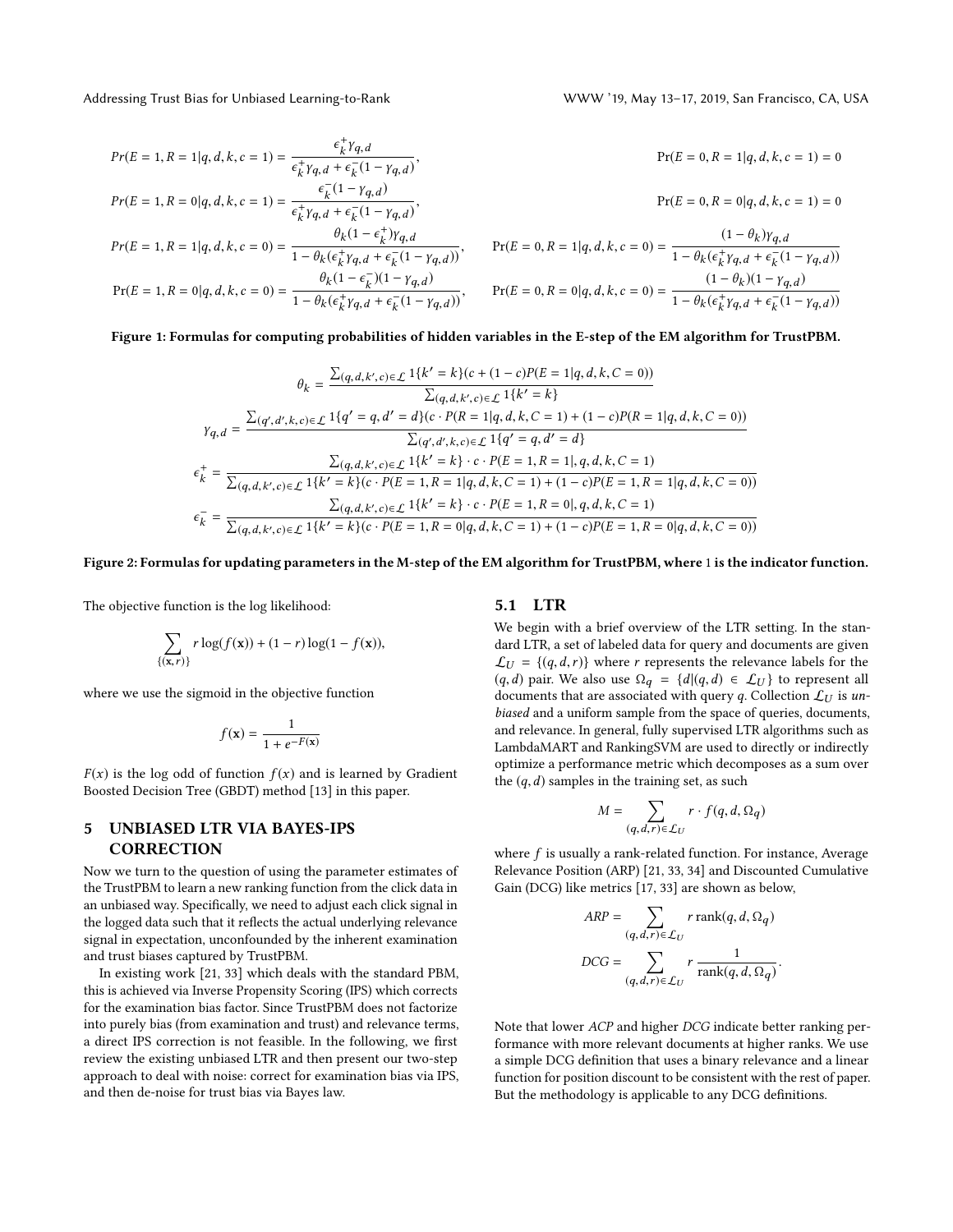In pairwise learning-to-rank algorithms, scores s are learned for  $(q, d)$  pairs by expressing rank as a pairwise objective

$$
ARP = \sum_{(q,d,r)\in \mathcal{L}_U} r \operatorname{rank}(q, d, \Omega_q)
$$
  
= 
$$
\sum_{(q,d,r)\in \mathcal{L}_U} r \left( \sum_{d'\in \Omega_q} \mathbb{I}_{s_{(q,d)} < s_{(q,d')}} + 1 \right)
$$
  
= 
$$
\sum_{(q,d,r)\in \mathcal{L}_U} \sum_{d'\in \Omega_q} r \mathbb{I}_{s_{(q,d)} < s_{(q,d')}} + const
$$
 (1)

The loss above can then be upper-bounded by common classification loss functions (e.g., the hinge loss or the logistic loss [\[16\]](#page-9-16)) as in the RankingSVM method. Moreover, rank-based metrics such as ARP and DCG can also be optimized in the LambdaLoss framework [\[34\]](#page-10-13) where LambdaRank and LambdaMART [\[5\]](#page-9-17) are special cases in the framework.

## 5.2 Unbiased LTR

The challenge in learning from implicit feedback such as click data is that only the click information c is observed, not the true relevance r for each  $(q, d)$  pair. The relation between r and c is captured by click models. The Inverse Propensity Scoring (IPS) technique is used to tackle this issue by de-biasing click data because the examination bias in PBM is equivalent to the propensity of observing relevance labels in the counterfactual framework [\[21\]](#page-10-3).

Recall that we have logged data  $\mathcal L$  consisting of tuples  $(q, d, k, c)$ ,

$$
\mathbb{E}[C|q, d, k] = \Pr(C = 1|q, d, k) = \theta_k \Pr(\tilde{R} = 1|E = 1, q, d, k)
$$

where the expectation is over the randomness in the user click behavior. As in previous work, we can employ IPS to correct for the examination bias in the following way,

$$
M_{IPS} = \sum_{(q,d,k,c) \in \mathcal{L}} \frac{c}{\theta_k} f(q,d,\Omega_q)
$$

$$
= \sum_{(q,d,k,c=1) \in \mathcal{L}} \frac{1}{\theta_k} f(q,d,\Omega_q)
$$

 $M_{IPS}$  is an unbiased estimation of metric M because

$$
\mathbb{E}[M_{IPS}] = \sum_{(q,d,k,c) \in \mathcal{L}} \frac{\mathbb{E}[C]}{\theta_k} f(q,d,\Omega_q)
$$
  
= 
$$
\sum_{(q,d,k,c) \in \mathcal{L}} \Pr(\tilde{R} = 1 | E = 1, q, d, k) f(q,d, \Omega_q)
$$

 $E$ <sub>E</sub> $E$ 

In the plain PBM which assumes that  $Pr(R = 1|E = 1, q, d, k)$  $Pr(R = 1|q, d)$ , i.e. judgment upon examination reflects actual relevance free from noise, interpreting r as  $Pr(R = 1|q, d)$  (the degree of true relevance),  $M_{IPS}$  equals  $M$  in expectation and thus can be used as a direct unbiased substitute in the learning-to-rank algorithm since it is simply a linear weight modification.

$$
\begin{split} & ARP_{IPS} = \sum_{(q, \, d, \, k, \, c=1) \in \mathcal{L}} \frac{1}{\theta_k} \operatorname{rank}(q, d, \, \Omega_q) \\ &DCG_{IPS} = \sum_{(q, \, d, \, k, \, c=1) \in \mathcal{L}} \frac{1}{\theta_k} \, \frac{1}{\operatorname{rank}(q, \, d, \, \Omega_q)}. \end{split}
$$

For instance, the upper-bounding technique shown in Eq [1](#page-5-1) still applies with ARP<sub>IPS</sub> and an IPS-based RankingSVM was derived in [\[21\]](#page-10-3) and the LambdaMART algorithm can be used to optimize  $DCG_{IPS}$ .

#### 5.3 Bayes-IPS Correction

<span id="page-5-1"></span>Now, for the TrustPBM, we do not have the equivalence between perceived relevance  $\tilde{R}$  and R. The standard IPS approach gives an unbiased estimation of  $\tilde{R}$ . Note that we only care about the clicked documents in  $M_{\text{MC}}$ . To get the estimate of  $R$ , we only need clicked documents in  $M_{IPS}$ . To get the estimate of R, we only need to estimate it for  $C = 1$ , i.e.,  $Pr(R = 1|C = 1, q, d, k)$ . Such an estimation can involve many parameters due to the dependency on  $(q, d)$  pairs. To make it tractable, we thus approximate it by the average relevance at position k:  $Pr(R = 1|C = 1, k)$ , i.e.,  $Pr(R = 1)$  $1|\tilde{R} = 1, E = 1, k$ . By Bayes law, we have

$$
Pr(R = 1 | \tilde{R} = 1, E = 1, k)
$$
  
= 
$$
\frac{Pr(\tilde{R} = 1 | R = 1, E = 1, k) Pr(R = 1 | E = 1, k)}{Pr(\tilde{R} = 1 | E = 1, k)}
$$
  
= 
$$
\frac{\epsilon_k^+ Pr(R = 1 | E = 1, k)}{\epsilon_k^+ Pr(R = 1 | E = 1, k) + \epsilon_k^- Pr(R = 0 | E = 1, k)}
$$
  
= 
$$
\frac{\epsilon_k^+ Pr(R = 1)}{\epsilon_k^+ Pr(R = 1) + \epsilon_k^- Pr(R = 0)}
$$
  
= 
$$
\frac{\epsilon_k^+}{\epsilon_k^+ + \epsilon_k^-}
$$

The first step is based on Bayes law. The second is the definition of  $\epsilon_k^+$  and  $\epsilon_k^-$ . The third step is because R is independent of E and  $k$ . The last step is based on a weak uninformative prior on actual k. The last step is based on a weak uninformative prior on actual relevance that  $Pr(R = 1) = Pr(R = 0) = 0.5$ . Putting it all together, we have

$$
M_{Bayes-IPS} = \sum_{(q,d,k,c=1)\in\mathcal{L}} \frac{1}{\theta_k} \Pr(R = 1|C = 1, k) f(q, d, \Omega_q)
$$

$$
= \sum_{(q,d,k,c=1)\in\mathcal{L}} \frac{1}{\theta_k} \frac{\epsilon_k^+}{\epsilon_k^+ + \epsilon_k^-} f(q, d, \Omega_q).
$$

Informally, the Bayes-IPS estimate corrects for the examination bias and the likelihood that the result was actually relevant given that it was judged so upon examination. As a sanity check, note that in the noise-free case of the plain PBM, i.e. when  $\epsilon_k^+ = 1$  and  $\epsilon_k^- = 0$ ,<br>M<sub>angle</sub> regulates to M<sub>ang</sub> Moreover since the proposed correction  $M_{Bayes-IPS}$  reduces to  $M_{IPS}$ . Moreover, since the proposed correction is simply a change of weights, a learning-to-rank framework with IPS can be easily adapted to use Bayes-IPS weights to replace IPS weights.

# <span id="page-5-0"></span>6 EMPIRICAL EVALUATION

In this section, we evaluate our proposed TrustPBM click model and the Bayes-IPS correction for unbiased LTR. We first describe our experiment setup and then present our experimental results.

#### 6.1 Experiment Setup

Our experiments are based on both offline evaluation and online experiments. For offline evaluation, we use the standard framework for supervised LTR evaluation [\[24\]](#page-10-14) by splitting the data into training and test sets. For online experiments, we evaluate our proposed methods through online A/B testing. In this section, we describe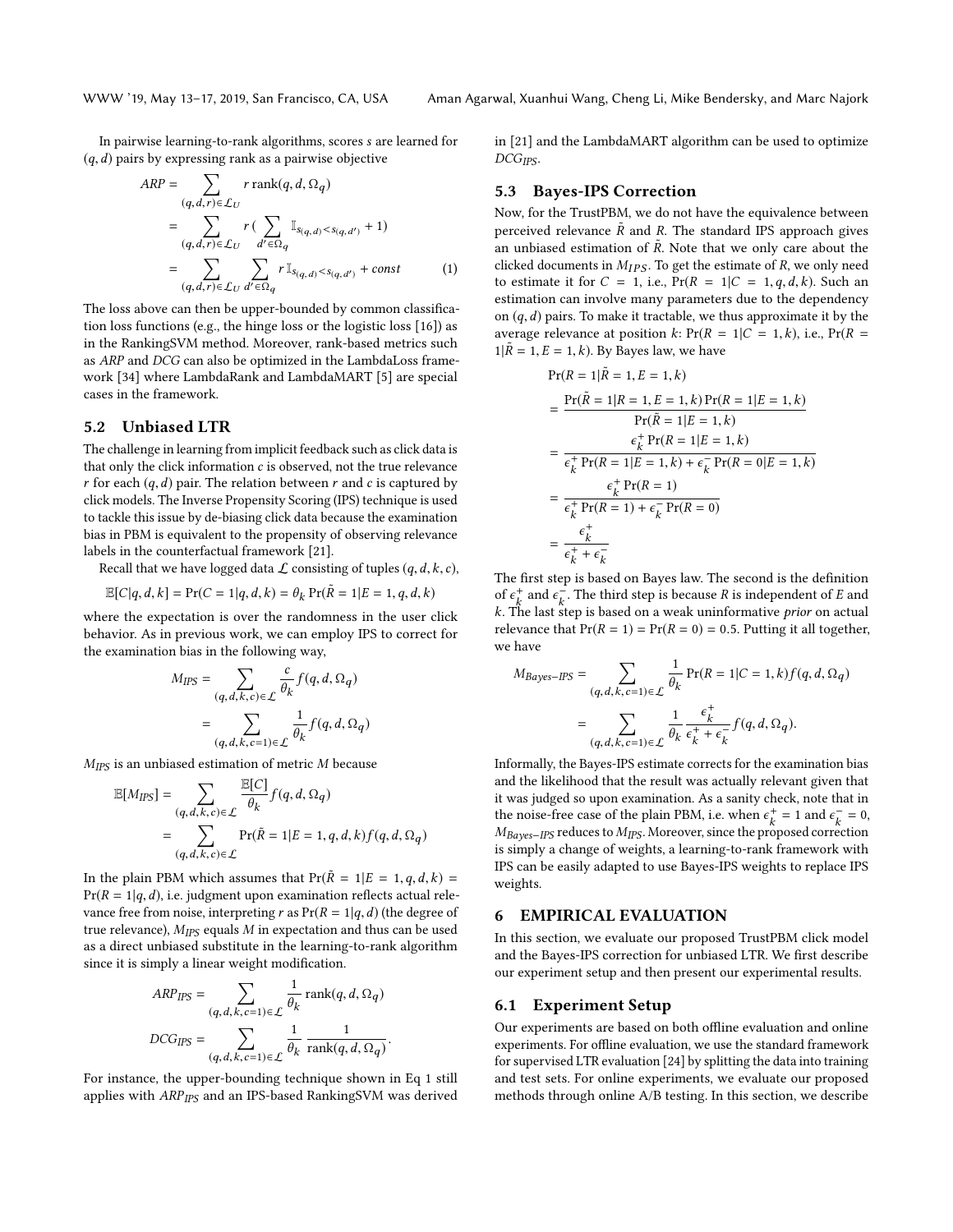Addressing Trust Bias for Unbiased Learning-to-Rank WWW '19, May 13-17, 2019, San Francisco, CA, USA

<span id="page-6-0"></span>Table 1: Statistics of the three data sets used in offline evaluation.

|                   | Email  | File Storage | Email Expert |
|-------------------|--------|--------------|--------------|
| #Queries per user | > 3    | > 3          | ← 4          |
| #Docs in total    | 59.69M | 50.77M       | 13.80M       |
| $#Docs$ per query | 5.99   | 5.00         | 6.00         |

the data sets and metrics used in offline evaluation as well as the metrics used in online experiments.

6.1.1 Data Sets. For offline evaluation, we use search logs collected from three search services: Gmail for general users (denoted as Email), Google Drive for general users (denoted as File Storage), and Gmail for expert users (denoted as Email Expert). The Email and Email Expert services have the same type of contents, but the users in the Email Expert dataset are more active, as measured by their search activity. The File Storage service has a different type of content compared with the other two. In all services, each query can result in at most a single click of a document because an overlay showing results is displayed as a query is typed and it disappears as a result is clicked. The clicked document is then shown on the screen.

In our data sets, we discard all the queries that did not result in any clicks. No further pre-processing is done. In all these services, ranking features are routinely computed and logged. We collected a sample from the search logs of each service in a two-week period in May 2018. Data from the first week are used for training, and those from the second week are used for testing. Basic statistics for the data sets are shown in Table [1.](#page-6-0) Each data set contains millions of queries, and between 5 and 6 documents per query. The logs also contain existing ranking features for each query-document pair, which we use in our regression-based EM algorithms and unbiased LTR algorithms.

6.1.2 Offline evaluation metrics. Our offline evaluation consists of two parts. The first part is to compare the PBM and TrustPBM models based on their fitness to the data. For this part, we use the standard log-likelihood on how the models predict clicks in our test data.

<span id="page-6-2"></span>LogLikelihood = 
$$
\frac{1}{|\mathcal{L}|} \sum_{\mathcal{L}} c \log(p) + (1 - c) \log(1 - p)
$$
 (2)

where  $p = \theta_k Y q, d$  for PBM and  $p = \theta_k (\epsilon_k^+ Y q, d + \epsilon_k^- (1 - Y q, d))$ <br>for Trust PBM I og-likelihood is commonly used to evaluate click for TrustPBM. Log-likelihood is commonly used to evaluate click models [\[9\]](#page-9-9). It is a negative number and the larger the better.

For the second part, we compared different methods on the effectiveness of learned ranking functions for unbiased LTR. Following [\[32,](#page-10-1) [33\]](#page-10-2), we use the weighted version of Mean Reciprocal Rank (MRR) as the evaluation metric for offline experiment. It is an unbiased version of MRR and more suitable than standard MRR for offline evaluation given click bias. Specifically, given a test data set with  $n$  queries, the standard MRR is defined as:

<span id="page-6-1"></span>
$$
MRR = \frac{1}{n} \sum_{i=1}^{n} \frac{1}{\text{rank}_i}
$$
 (3)

where  $rank_i$  denotes the rank of the first clicked document of the

<span id="page-6-3"></span>Table 2: Comparison of PBM and TrustPBM click models based on log-likelihood. The best number per row is in bold face and + means statistically significance based on the student t-test.

|                     | <b>PRM</b> | TrustPBM | Improvement           |
|---------------------|------------|----------|-----------------------|
| Email               | $-0.364$   | $-0.351$ | $3.57\%$ <sup>+</sup> |
| File Storage        | $-0.343$   | $-0.332$ | $3.21\%$ <sup>+</sup> |
| <b>Email Expert</b> | $-0.356$   | $-0.339$ | $4.78\%$ <sup>+</sup> |

i-th query in our data sets. Note that since each query can have at most one clicked document, we do not consider more complicated metrics like normalized discounted cumulative gain. We denote weighted MRR [\[33\]](#page-10-2) by MRR<sub>w</sub>, which is defined as:

<span id="page-6-4"></span>
$$
MRR_w = \frac{1}{\sum_{i=1}^{n} w_i} \sum_{i=1}^{n} w_i \frac{1}{\text{rank}_i}
$$
 (4)

where  $w_i$  is the IPS correction weight estimated from our algorithm.<br>Given different propensity estimation methods, the weights are Given different propensity estimation methods, the weights are used for both training and offline evaluation.

6.1.3 Online experiment metrics. For online experiments, we run A/B testing using ranking functions learned based on different IPS weights. This is the ultimate test of effectiveness of ranking functions. A better ranking function can attract more clicks from users and push the user clicks to higher positions. We thus use the click-through rate (CTR) that is defined as the ratio of queries with clicks and the total number of queries. We also use the standard MRR in Eq [3](#page-6-1) for online evaluation to take into account the effect of positions. For any queries without clicks, their MRR values are set to 0 for online experiments.

# 6.2 Experimental Results

In this section, we report both offline and online experimental results. Our comparisons are conducted for both click modeling and unbiased LTR.

6.2.1 Does the extended model fit the data better? Both PBM and TrustPBM are click models. Our first result is to compare them on how well they can fit our click data. We run our EM algorithms for both PBM and TrustPBM respectively and compare them in terms of log-likelihood in Eq [2.](#page-6-2) The results on our test data sets are shown in Table [2.](#page-6-3) From this table, we can see that the TrustPBM model has higher log-likelihood values than the PBM model on all the three data sets. We also report the relative improvement of the log-likelihood in this table. All these improvements are statistically significant based on the student t-test. This means that our proposed method of incorporating click noise in TrustPBM is reasonable since TrustPBM can indeed fit the data significantly better than PBM. In addition, we also study the convergence of the EM algorithms for PBM and TrustPBM in Figure [3,](#page-7-0) where we plot log-likelihood along with the EM iterations. It can be observed that TrustPBM not only converges to a higher log-likelihood, but also converges faster than PBM at early stages. This confirms that our proposed EM algorithm can estimate parameters for TrustPBM effectively. Overall, this result shows that TrustPBM is better that PBM.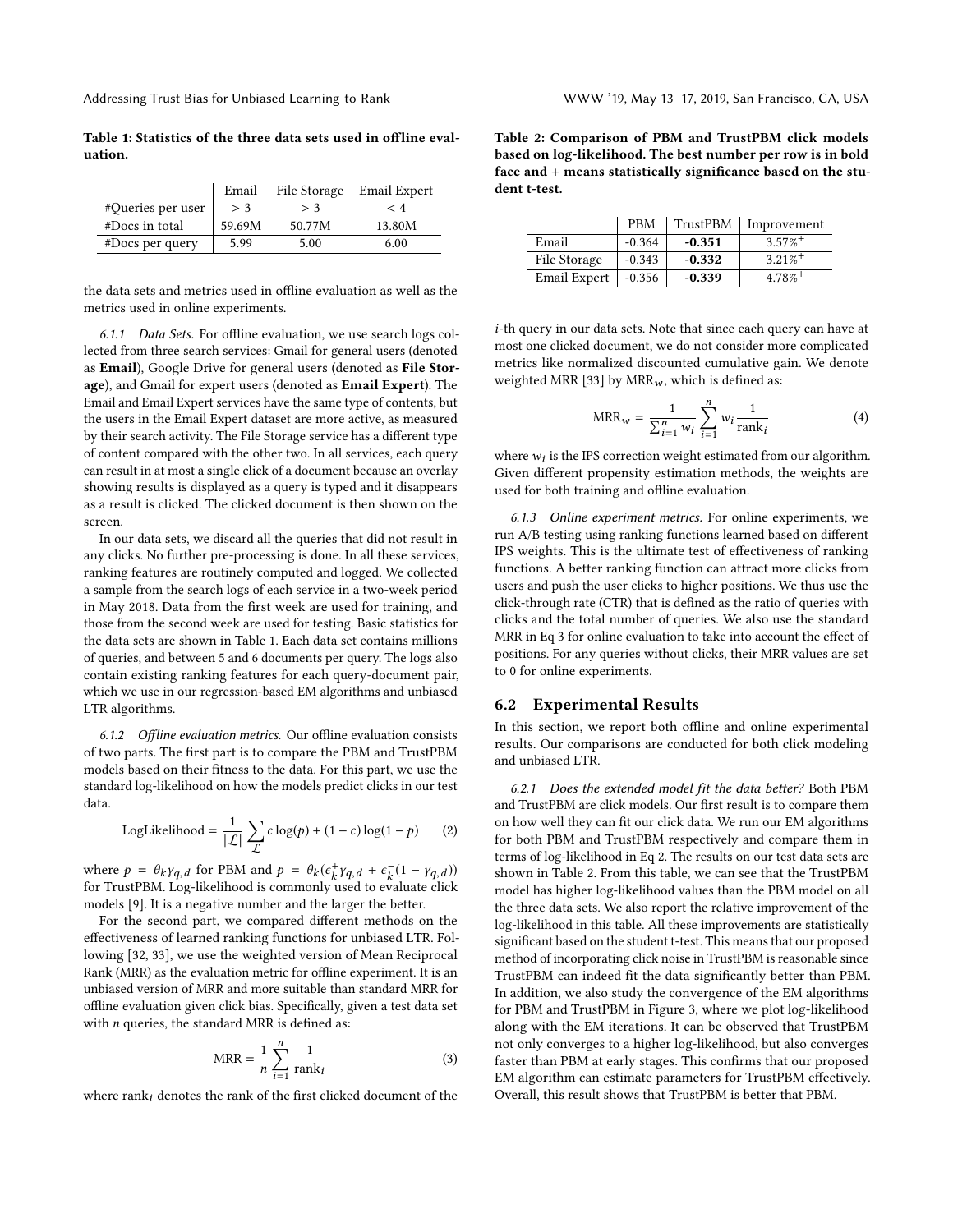<span id="page-7-0"></span>

Figure 3: Convergence of EM based on log-likelihood.

<span id="page-7-1"></span>

Figure 4: The normalized examination bias estimated from PBM and TrustPBM using EM.

6.2.2 What are the biases estimated from data? We have examination bias for both PBM and TrustPBM. For TrustPBM, we also have the trust bias  $\epsilon_k^+$  and  $\epsilon_k^-$ . We compare these estimated biases<br>from data and show some interesting findings from data and show some interesting findings.

The examination biases for PBM and TrustPBM are plotted in Figure [4,](#page-7-1) where we normalize the bias values by the one at position 1. This figure shows that PBM and TrustPBM give quite different estimation of examination bias, especially for lower ranked documents. TrustPBM shows that there are higher probabilities that users examine lower ranked documents than PBM. This aligns better with the user study in [\[19\]](#page-9-2) as the user study showed that users examine the surrounding documents before issuing clicks, especially the ones immediately below their clicked ones.

The trust bias estimated by TrustPBM is shown in Figure [5](#page-7-2) where we normalize all of them by the  $\epsilon_k^+$  for  $k = 1$ . There are a few inter-<br>extinct a harmonizing (1) All at any higher than  $\epsilon_k^-$ . This magne that esting observations. (1) All  $\epsilon_k^+$  are higher than  $\epsilon_k^-$ . This means that the probability of clicks given relevant documents is bigher than the probability of clicks given relevant documents is higher than the probability given non-relevant documents after examination.

<span id="page-7-2"></span>

Figure 5: The normalized trust bias estimated for TrustPBM using EM. The upper lines are  $\epsilon_k^+$  and the lower lines are  $\epsilon_k^-$ .

Thus clicks represent reasonable relevance judgments even though they are noisy. (2)  $\epsilon_k^+$  are very close to 1 over all positions k, and the difference over positions is very small, showing that relevant the difference over positions is very small, showing that relevant documents are not missed often once examined. (3) In contrast,  $\epsilon_k^$ varies a lot over positions  $k$ . It is much higher at the higher positions (lower values of  $k$ ) than lower positions, meaning that users are more inclined to click non-relevant documents shown at high positions. This is congruent with the trust bias user study [\[19\]](#page-9-2), which found that users may place more trust in highly-ranked results. (4) Across different data sets, the trust bias is different. For example, the File Storage data set has a steeper curve for  $\epsilon_{k}^{-}$ , meaning that there is bigher trust bigg for this service. Overall, this result shows there is higher trust bias for this service. Overall, this result shows that TrustPBM is better that PBM qualitatively.

6.2.3 Is the Bayes-IPS correction different? We now turn to the unbiased LTR evaluation. The inverse propensity weights estimated by different methods in the Email data set are shown in Figure [7.](#page-8-0) For result randomization, we use the FairPair approach in [\[33\]](#page-10-2), that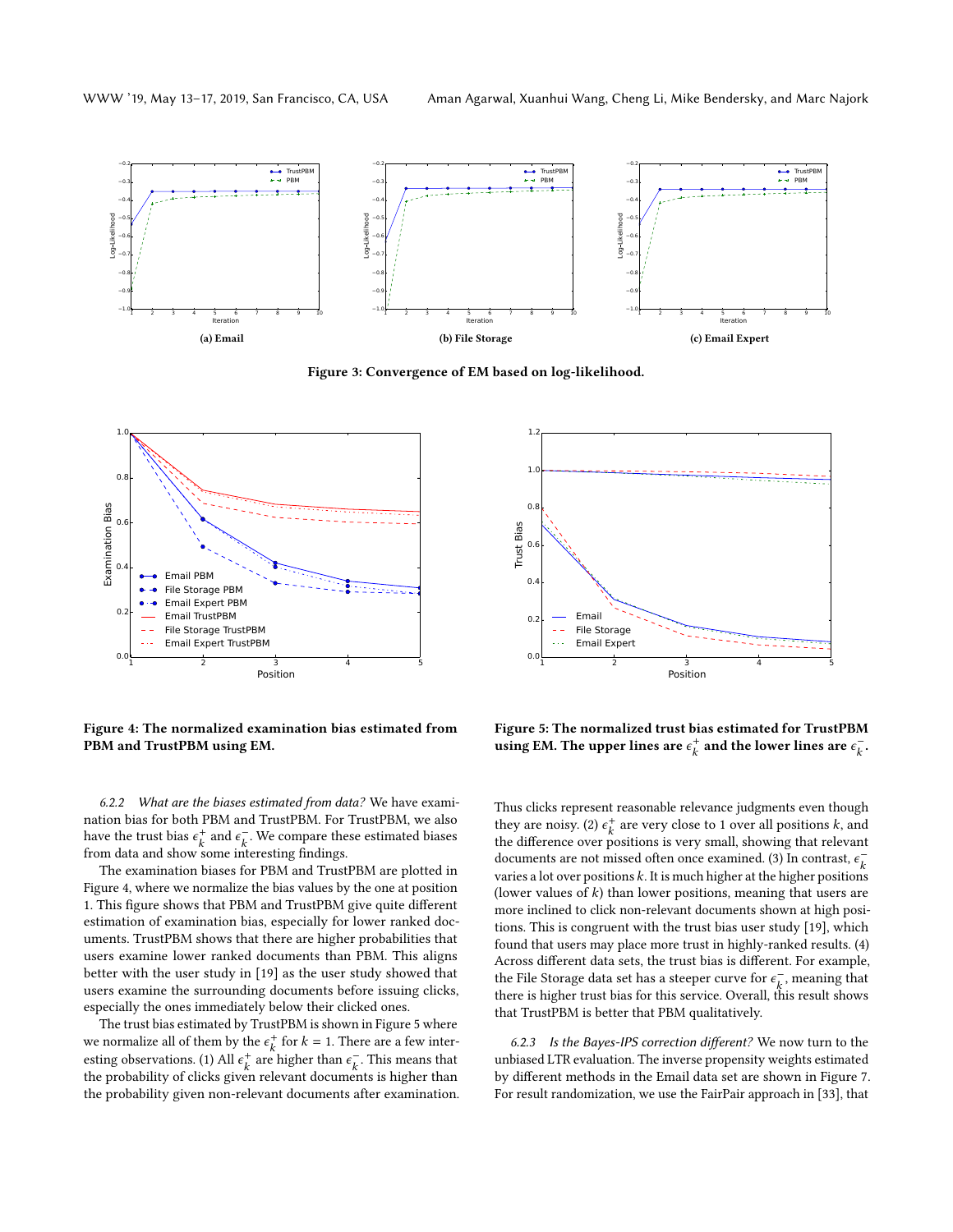<span id="page-8-1"></span>

Figure 6: The examination bias and the confidence interval (CI) based on randomization data.

<span id="page-8-0"></span>

Figure 7: The IPS or Bayes-IPS weights based on Randomization (IPS), PBM (IPS) and TrustPBM (Bayes-IPS).

is, two adjacent documents are randomly swapped before presenting results to users. This method has been shown to be aligned well with other randomization methods for the PBM model. We use Randomization to denote the IPS weights estimated from this method. We use PBM to denote the IPS weights estimated by EM in PBM, and we TrustPBM to denote the Bayes-IPS weights estimated by EM in TrustPBM. Compared with TrustPBM, the EM-based PBM is much closer to Randomization. This result is expected since Randomization is also based on PBM. However, TrustPBM gives much smaller estimation of weights for lower positions. This is because TrustPBM uses a different model that disentangles examination and trust bias, leading to rather different estimation of inverse propensity weights.



<span id="page-8-2"></span>

Figure 8: The Bayes-IPS weights estimated for different data sets.

<span id="page-8-3"></span>

| Table 3: Cross offline evaluation to compare IPS weights for |  |
|--------------------------------------------------------------|--|
| training and evaluation.                                     |  |

| Training      | Evaluation: Weighted MRR in Eq 4 |               |            |          |
|---------------|----------------------------------|---------------|------------|----------|
|               | <b>NoIPS</b>                     | Randomization | <b>PRM</b> | TrustPBM |
| <b>NoIPS</b>  | 0.00%                            | $-0.50%$      | $-0.36%$   | $-0.20%$ |
| Randomization | $-1.11%$                         | $0.00\%$      | 0.00%      | $-0.11%$ |
| <b>PBM</b>    | $-0.89%$                         | $-0.02%$      | 0.00%      | $-0.06%$ |
| TrustPBM      | $-0.48%$                         | $-0.11%$      | $-0.05%$   | 0.00%    |

The lower IPS weights at lower positions in TrustPBM is more desired. As commonly known, IPS-based approaches usually suffer from the problem of the unbounded variance since the variance for a smaller propensity (corresponding to the lower positions in unbiased LTR) can lead to a large difference in IPS weights. Several techniques such as capping methods are developed to address this problem [\[4,](#page-9-18) [11,](#page-9-8) [14,](#page-9-19) [26,](#page-10-15) [31\]](#page-10-16). For Randomization, we compute the variance of our estimated propensity  $\theta_k$  as follows. We split our randomized data set into 10 folds and use them to estimate the confidence interval (CI). The results are show in Figure [6.](#page-8-1) From this figure, we see that there is a rather negligible variance based on CI. This means that we have sufficient randomized data for IPS weights estimation. As we will show later that TrustPBM leads to better online experiment results, the result here indicates that PBM is a less accurate model than TrustPBM for extracting relevance from user click behaviors.

In addition, Figure [8](#page-8-2) shows the Bayes-IPS weights estimated for different data sets. The weights being different for different data sets means that our method can indeed take click noise into account that varies across data sets.

6.2.4 Can the learning algorithms leverage different IPS weights? We have shown that different methods give different IPS weights. These IPS weights can be used for both evaluation and learning for unbiased LTR. In this sense, we do not have ground-truth IPS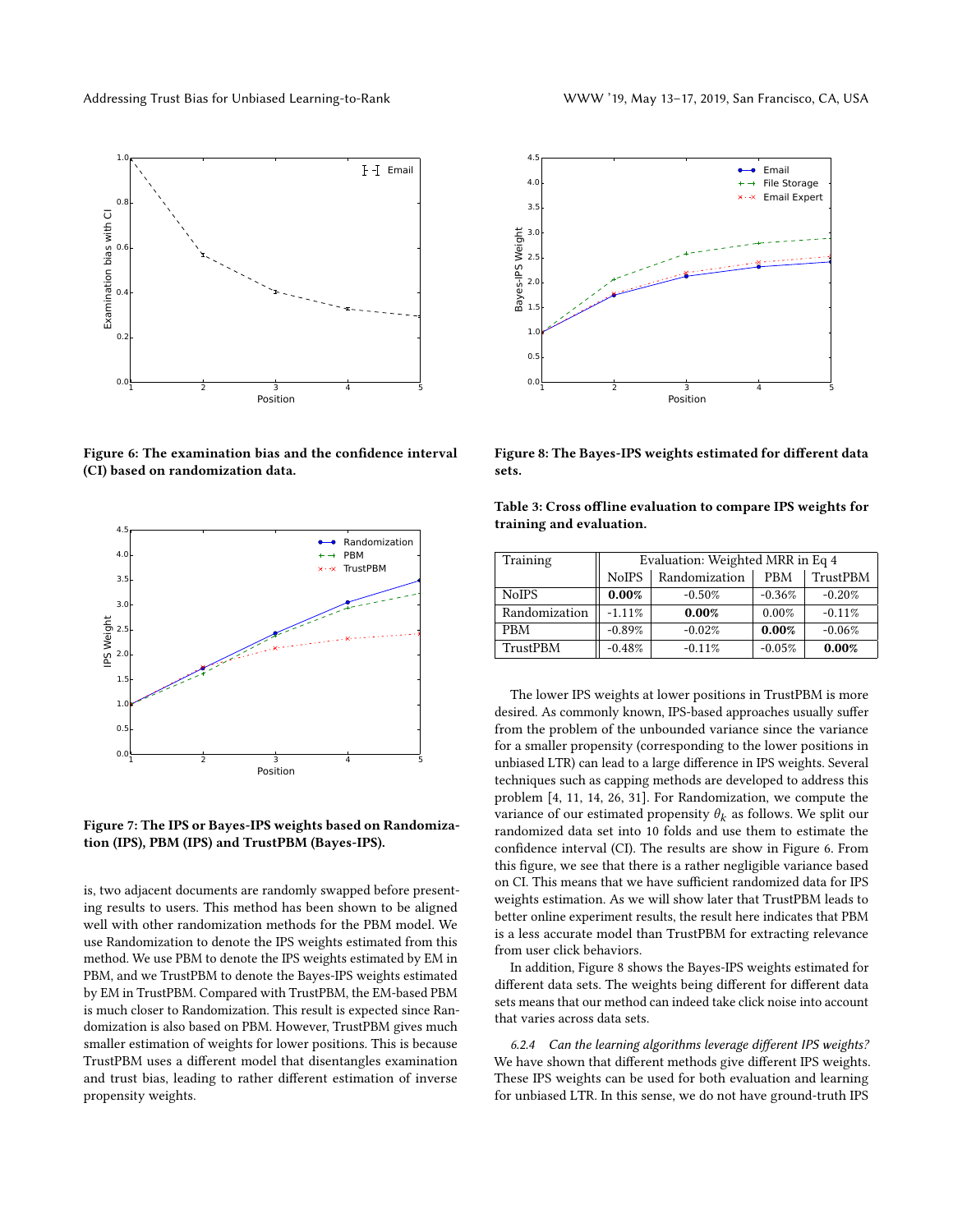<span id="page-9-20"></span>Table 4: Online experiment results based on LambdaMART models learned using different weights. Relative improvement over Randomization is reported, together with the confidence interval (CI). The best number per column is bold and + means the improvement is significant based on student t-test.

|               | <b>MRR</b>            | MRR CI       | <b>CTR</b>            | CTR CI       |
|---------------|-----------------------|--------------|-----------------------|--------------|
| Randomization | 0.00%                 |              | 0.00%                 |              |
| <b>PRM</b>    | 0.25%                 | $\pm 0.39\%$ | 0.26%                 | $\pm 0.40\%$ |
| TrustPBM      | $0.33\%$ <sup>+</sup> | $\pm 0.29\%$ | $0.33\%$ <sup>+</sup> | $\pm 0.28\%$ |

weights to compare different methods. We rely on the online experiments to do the comparison. Before doing so, we need to make sure that our learning algorithms can effectively leverage the IPS weights during training.

We use an in-house implementation of LambdaMART as our learning algorithm. Table [3](#page-8-3) shows the cross comparison using different IPS weights for both training and evaluation. This comparison serves as a sanity check as to whether our training methods can take into account different settings of weights. All the values in Table [3](#page-8-3) are relative numbers comparing to the diagonal lines per column. The diagonal values are expected to be the largest numbers per column since both training and evaluation use the same weights. The results in this table confirm that. For example, using the Bayes-IPS weights in TrustPBM, all models trained with different weights show negative relative evaluation numbers. Thus our learning algorithms are able to differentiate different weights to optimize their intended metrics.

6.2.5 Results of online experiments. We compare Randomization, PBM and TrustPBM using the live traffic of the Email service, conducting an online experiment for each method on a portion of the search traffic. These experiments were run for several weeks in August 2018 and our comparisons are based on approximately 100M user queries per experiment. For clarity, we normalize the online evaluation metrics using the Randomization method as the baseline.

We compute online metrics MRR and CTR; the results are shown in Table [4.](#page-9-20) In this table, we can see that TrustPBM improves over the Randomization method significantly, with MRR and CTR both increased by <sup>+</sup>0.33%, and these results are statistically significant. In contrast, PBM achieves neutral results compared with the Randomization baseline. Moreover, TrustPBM is more robust than PBM because it has a much smaller confidence interval (CI). This is probably due to the fact that having higher weights on lower positions can lead to higher variance when learning a ranking function for the PBM model. By addressing click noise, TrustPBM is more robust.

# <span id="page-9-3"></span>7 CONCLUSION

In this paper, we proposed to handle click noise for unbiased LTR. We have introduced an enhanced position bias model called TrustPBM which explicitly models position-dependent click noise, conceptualized as a result of the trust users have in the quality of the search ranking. The parameters of the TrustPBM are estimated from offline click logs via regression-based Expectation Maximization, and the

novel Bayes-IPS correction provides a simple weighting scheme for unbiased, de-noised LTR using the estimated parameters. Experiments on three widely used commercial search services revealed new insights about the asymmetry in positive and negative trust bias. Furthermore, the Bayes-IPS correction yielded superior performance metrics over the IPS correction based on the vanilla PBM estimated via EM or randomization.

Future work can include alternate methods for TrustPBM estimation, such as via intervention harvesting [\[2\]](#page-9-1) which requires click logs from multiple rankers but avoids relevance modeling, and alternate schemes for unbiased LTR that weaken the prior assumption in our Bayes-IPS correction.

## REFERENCES

- <span id="page-9-7"></span>[1] Aman Agarwal, Soumya Basu, Tobias Schnabel, and Thorsten Joachims. 2017. Effective Evaluation using Logged Bandit Feedback from Multiple Loggers. In Proc. of the 23rd ACM SIGKDD International Conference on Knowledge Discovery and Data Mining (KDD). 687–696.
- <span id="page-9-1"></span>[2] Aman Agarwal, Ivan Zaitsev, and Thorsten Joachims. 2018. Consistent Position Bias Estimation without Online Interventions for Learning-to-Rank. (2018). arXiv[:cs.LG/1806.03555](http://arxiv.org/abs/cs.LG/1806.03555)
- <span id="page-9-0"></span>[3] Qingyao Ai, Keping Bi, Cheng Luo, Jiafeng Guo, and W. Bruce Croft. 2018. Unbiased Learning to Rank with Unbiased Propensity Estimation. In Proc. of the 41st International ACM SIGIR Conference on Research & Development in Information Retrieval (SIGIR). 385–394.
- <span id="page-9-18"></span>[4] Léon Bottou, Jonas Peters, Joaquin Qui nonero Candela, Denis X. Charles, D. Max Chickering, Elon Portugaly, Dipankar Ray, Patrice Simard, and Ed Snelson. 2013. Counterfactual Reasoning and Learning Systems: The Example of Computational Advertising. Journal of Machine Learning Research 14 (2013), 3207–3260.
- <span id="page-9-17"></span>[5] Chris J.C. Burges. 2010. From RankNet to LambdaRank to LambdaMART: An Overview. Technical Report MSR-TR-2010-82. Microsoft Research.
- <span id="page-9-5"></span>[6] Ben Carterette and Praveen Chandar. 2018. Offline Comparative Evaluation with Incremental, Minimally-Invasive Online Feedback. In Proc. of the 41st International ACM SIGIR Conference on Research & Development in Information Retrieval (SIGIR). 705–714.
- <span id="page-9-6"></span>[7] Praveen Chandar and Ben Carterette. 2018. Estimating Clickthrough Bias in the Cascade Model. In Proc. of the 27th ACM International Conference on Information and Knowledge Management (CIKM). 1587–1590.
- <span id="page-9-12"></span>[8] Olivier Chapelle and Ya Zhang. 2009. A dynamic Bayesian network click model for web search ranking. In Proceedings of the 18th International Conference on World Wide Web (WWW). 1–10.
- <span id="page-9-9"></span>[9] Aleksandr Chuklin, Ilya Markov, and Maarten de Rijke. 2015. Click Models for Web Search. Synthesis Lectures on Information Concepts, Retrieval, and Services 7, 3 (2015), 1–115.
- <span id="page-9-10"></span>[10] Nick Craswell, Onno Zoeter, Michael Taylor, and Bill Ramsey. 2008. An Experimental Comparison of Click Position-bias Models. In Proc. of the 1st International Conference on Web Search and Data Mining (WSDM). 87–94.
- <span id="page-9-8"></span>[11] Miroslav Dudík, John Langford, and Lihong Li. 2011. Doubly Robust Policy Evaluation and Learning. In Proc. of the 28th International Conference on Machine Learning (ICML). 1097–1104.
- <span id="page-9-11"></span>[12] Georges E. Dupret and Benjamin Piwowarski. 2008. A User Browsing Model to Predict Search Engine Click Data from Past Observations. In Proc. of the 31st Annual International ACM SIGIR Conference on Research and Development in Information Retrieval (SIGIR). 331–338.
- <span id="page-9-14"></span>[13] Jerome H. Friedman. 2000. Greedy Function Approximation: A Gradient Boosting Machine. Annals of Statistics 29 (2000), 1189–1232.
- <span id="page-9-19"></span>[14] Alexandre Gilotte, Clément Calauzènes, Thomas Nedelec, Alexandre Abraham, and Simon Dollé. 2018. Offline A/B Testing for Recommender Systems. In Proc. of the 11th ACM International Conference on Web Search and Data Mining (WSDM). 198–206.
- <span id="page-9-13"></span>[15] Fan Guo, Chao Liu, Anitha Kannan, Tom Minka, Michael Taylor, Yi-Min Wang, and Christos Faloutsos. 2009. Click Chain Model in Web Search. In Proc. of the 18th International Conference on World Wide Web (WWW). 11–20.
- <span id="page-9-16"></span>[16] Trevor Hastie, Robert Tibshirani, and Jerome Friedman. 2001. The Elements of Statistical Learning. Springer.
- <span id="page-9-15"></span>[17] Kalervo Järvelin and Jaana Kekäläinen. 2002. Cumulated gain-based evaluation of IR techniques. ACM Transactions on Information Systems (TOIS) 20, 4 (2002), 422–446.
- <span id="page-9-4"></span>[18] Thorsten Joachims. 2002. Optimizing Search Engines Using Clickthrough Data. In Proc. of the 8th ACM SIGKDD International Conference on Knowledge Discovery and Data Mining (KDD). 133–142.
- <span id="page-9-2"></span>[19] Thorsten Joachims, Laura A. Granka, Bing Pan, Helene Hembrooke, and Geri